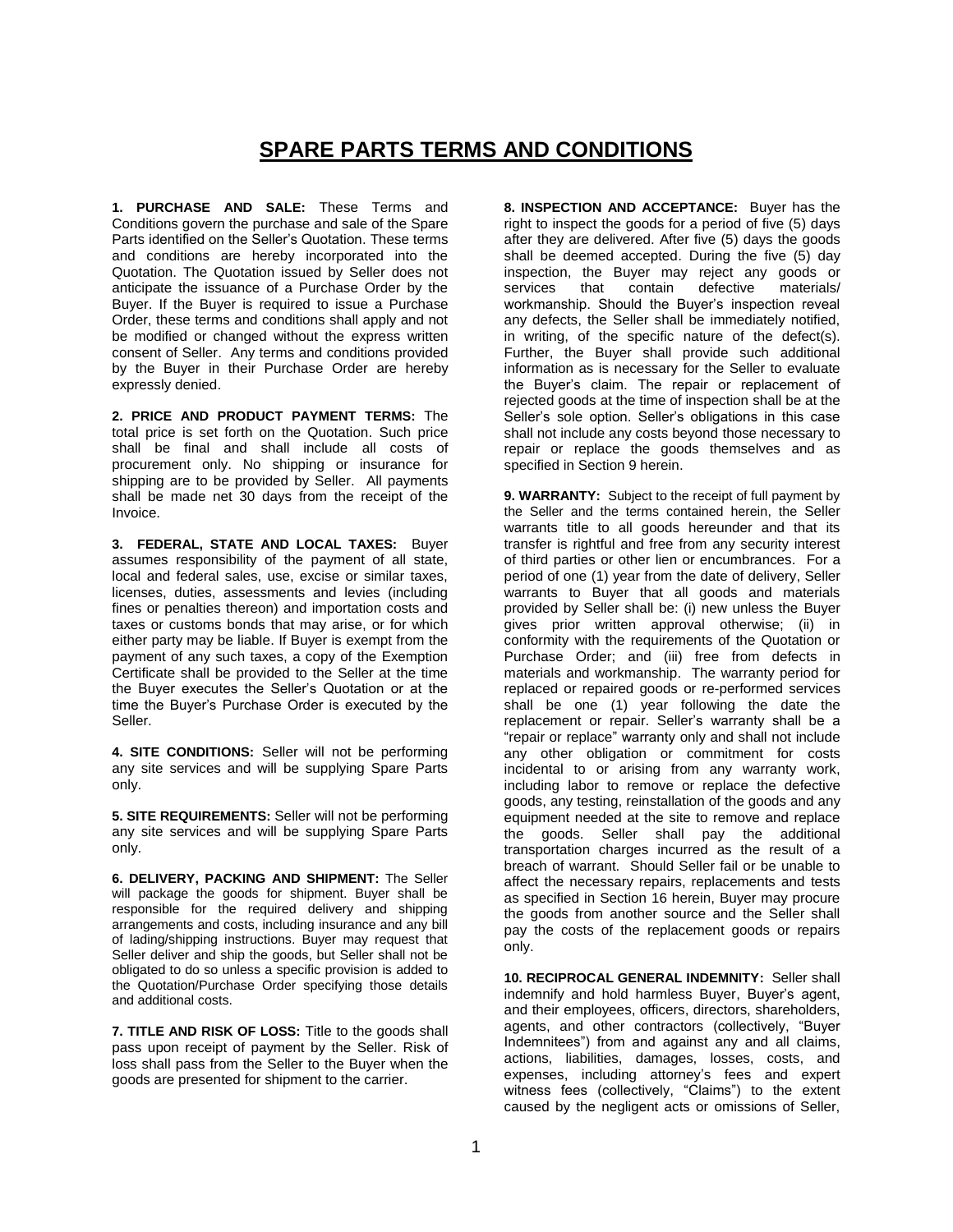Seller's subcontractors or anyone directly or indirectly employed by them or anyone for whose acts they may be liable. Likewise, Buyer shall indemnify and hold harmless Seller and its employees, officers, directors, shareholders, agents, and subcontractors (collectively, "Seller Indemnitees") from and against any and all Claims, to the extent caused by Buyer's negligent acts or omissions.

**11. INSURANCE:** Seller shall maintain its current insurance coverages to cover any claims that may occur at its facilities. Such coverages are subject to and conditioned upon the terms and conditions of the respective polices in place at the time of the sale. Seller will provide proof of insurance if requested by the Buyer.

**12. RECIPROCAL PATENT PROTECTION:** Seller shall indemnify Buyer, Buyer's agent, and their successors, assigns, customers and the users of goods supplied under the Quotation/ Purchase Order from and against all loss, damages, liability, claims, demands and suits at law or in equity, for actual or alleged infringement of all letters patent, trademarks, copyright or corresponding rights unless such goods are produced in accordance with designs or specifications furnished by Buyer. In this later case, the Buyer shall indemnify, defend and hold harmless the Seller, including attorney's fees and court costs.

**13. CHANGES:** By written notice the parties may make changes in the services or goods. Should any such change increase or decrease the cost of, or the time required for performance, the Seller shall notify Buyer in writing prior to proceeding with such change. Buyer and Seller shall negotiate in good faith an equitable adjustment in the price or schedule before additional work shall proceed.

**14. TERMINATION FOR CONVENIENCE AND SUSPENSION BY THE BUYER:** The Buyer may, subject to seven (7) days written notice to the Seller terminate this Purchase Order for its convenience. Should such a termination for convenience occur, then Buyer shall reimburse Seller for the costs incurred to the date of termination, including reasonable overhead and profit associated with those costs and the costs to wind-up the project based upon an hourly T&M rate. Any restocking or other similar fees shall also be paid by the Buyer. Seller shall have no claim against Buyer for damage or loss, including lost revenue or profits beyond the date of termination. Any claims for payment by Seller must be made within ten (10) days of Buyer's written notice of or termination for convenience. By written notice, the Buyer may also suspend the work for a period not to exceed thirty (30) days. In the event of any suspension the Buyer shall pay all reasonable costs and expenses associated with the suspension.

**15. BREACH:** If Seller fails to deliver or perform as required in a timely manner or breaches any of the terms hereof, including any Seller warranties, and fails to cure such breach within thirty (30) days after notice of default or to provide a plan of correction for goods that cannot be procured within the thirty (30) day period. The Seller's obligation in the event of default is limited to the cost of the replacement goods or any repairs to the goods themselves as outlined in Section 9 herein for warranty work. Notwithstanding, the Seller shall not be obligated in an aggregate amount in excess of the price paid by the Buyer to the Seller for its goods If the Seller becomes insolvent, files a voluntary petition in bankruptcy, executes an assignment for the benefit of its creditors, has an involuntary petition in bankruptcy filed against it or has a receiver or trustee appointed for it, Seller is in breach.

**16. REMEDIES:** In the event the Seller does not correct a breach as provided above Buyer has the right at its election to do any or all of the following: (i) reject the goods, and return them to Seller at Seller's expense; (ii) cover the breach through purchase of replacement goods or services from a third party, subject to the limitations outlined in Section 9 herein; and (iii) terminate, in whole or in part, the Purchase Order.

**17. SELLER'S RIGHT TO RECEIVE PAYMENT**: In the event that the Buyer fails to pay the Seller net 30 days the Seller may, subject to the issuance of a written three (3) day notice to the Buyer, terminate their performance until the funds due are received.

**18. GOVERNING LAW, JURISDICTION AND BUYER'S RIGHTS:** Seller and Buyer agree that this Quotation/Purchase Order is made and executed in the state where the Seller's is located and shall be interpreted under the laws of that state. Buyer and Seller hereby submit to the jurisdiction of the courts of such state, expressly waiving the jurisdiction of any other court. The prevailing Party in any claim before the court shall be entitled to have the costs of the court and attorney fees paid by the other Party.

**19. WAIVER:** Seller's or Buyer's failure to enforce at any time any of the provisions of this Purchase Order or to exercise any option herein provided or to require at any time performance by other of any of its provisions shall not be construed to be a waiver of such provisions, nor to affect the validity of this Purchase Order or any part thereof or each parties right thereafter to enforce each and every such provision.

**20. COMPLETE AGREEMENT:** This Purchase Order constitutes the complete agreement between the Parties concerning the terms and conditions of the purchase and sale. Any prior negotiations or course of dealing between the Parties may not be used to vary the terms hereof. Any amendment to this Purchase Order must be in writing and signed by the